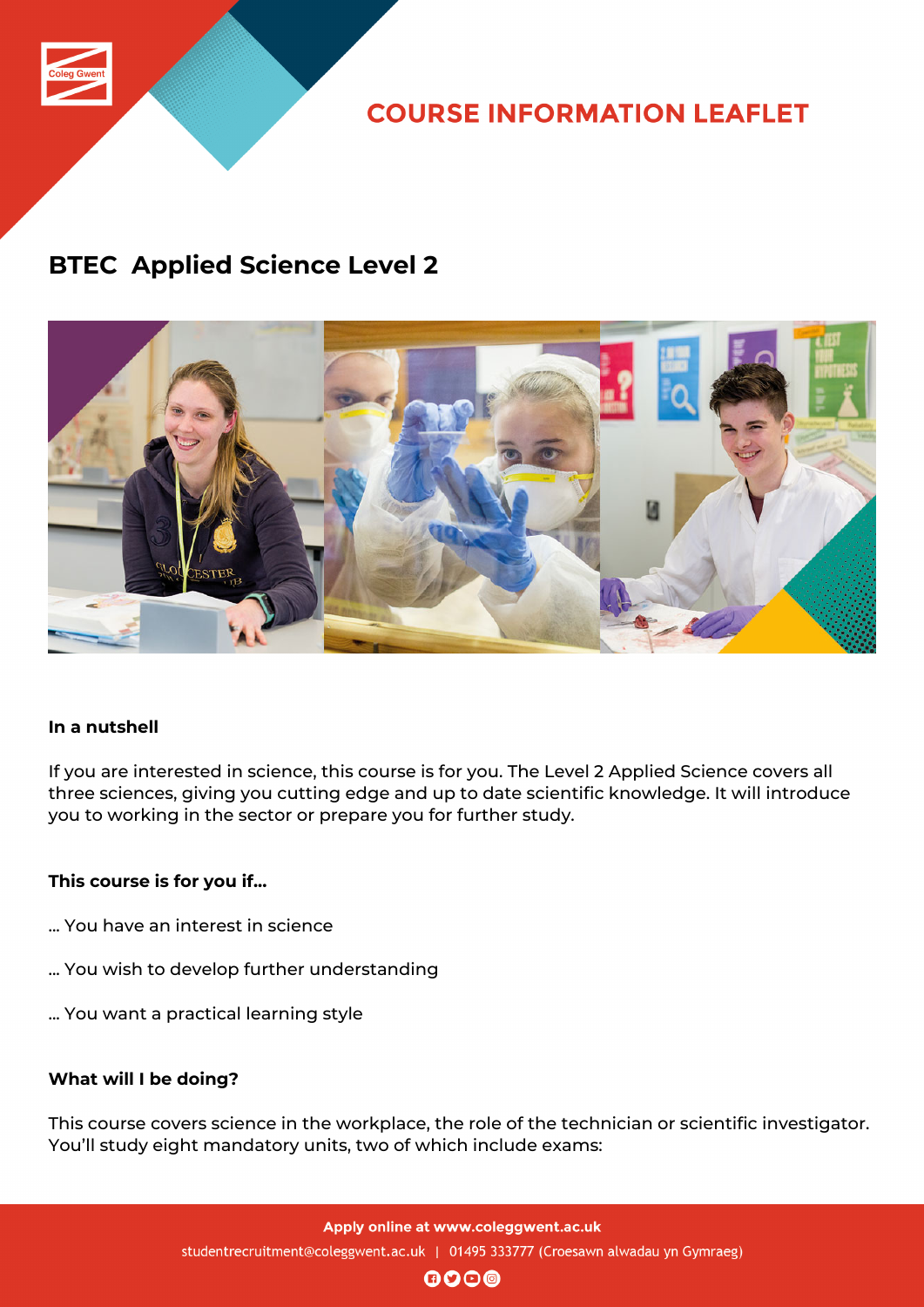# **COURSE INFORMATION LEAFLET**

Principles of science (examined) Chemistry and earth Energy and the universe Biology and environment Applications of chemical substances Applications of physical science Health applications in science Scientific skills (examined)

This combination ensures that you cover key concepts in biology, chemistry and physics, along with an understanding of the work environment for science-based occupations.

These key concepts are further developed in the optional specialist units and are transferable to employment sectors such as health, sport science, forensic science and the nutrition industry. These units include:

The living body Investigating a crime scene Chemical analysis and detection Exploring our universe

You'll also be expected to re-sit Science, Mathematics and English GCSE to obtain a C grade, if necessary, for higher level courses.

You'll achieve the following qualifications:

Level 2 Applied Science

Skills Activities

Maths and English [Other relevant](http://www.coleggwent.ac.uk/index.php?option=com_content&view=article&id=117#.WT_IG8s5WUk) qualifications to enhance your skill set

### **[What is expected](http://www.coleggwent.ac.uk/index.php?option=com_content&view=article&id=2314) of me?**

To enrol, you'll need a minimum of 4 GCSEs grade D or above to include a science subject and either Maths/Maths Numeracy or English/Welsh First Language.

You need to have a keen interest in science and have the enthusiasm and drive to develop

Apply online at www.coleggwent.ac.uk studentrecruitment@coleggwent.ac.uk | 01495 333777 (Croesawn alwadau yn Gymraeg)

 $\mathbf{0}$  $\mathbf{0}$  $\mathbf{0}$